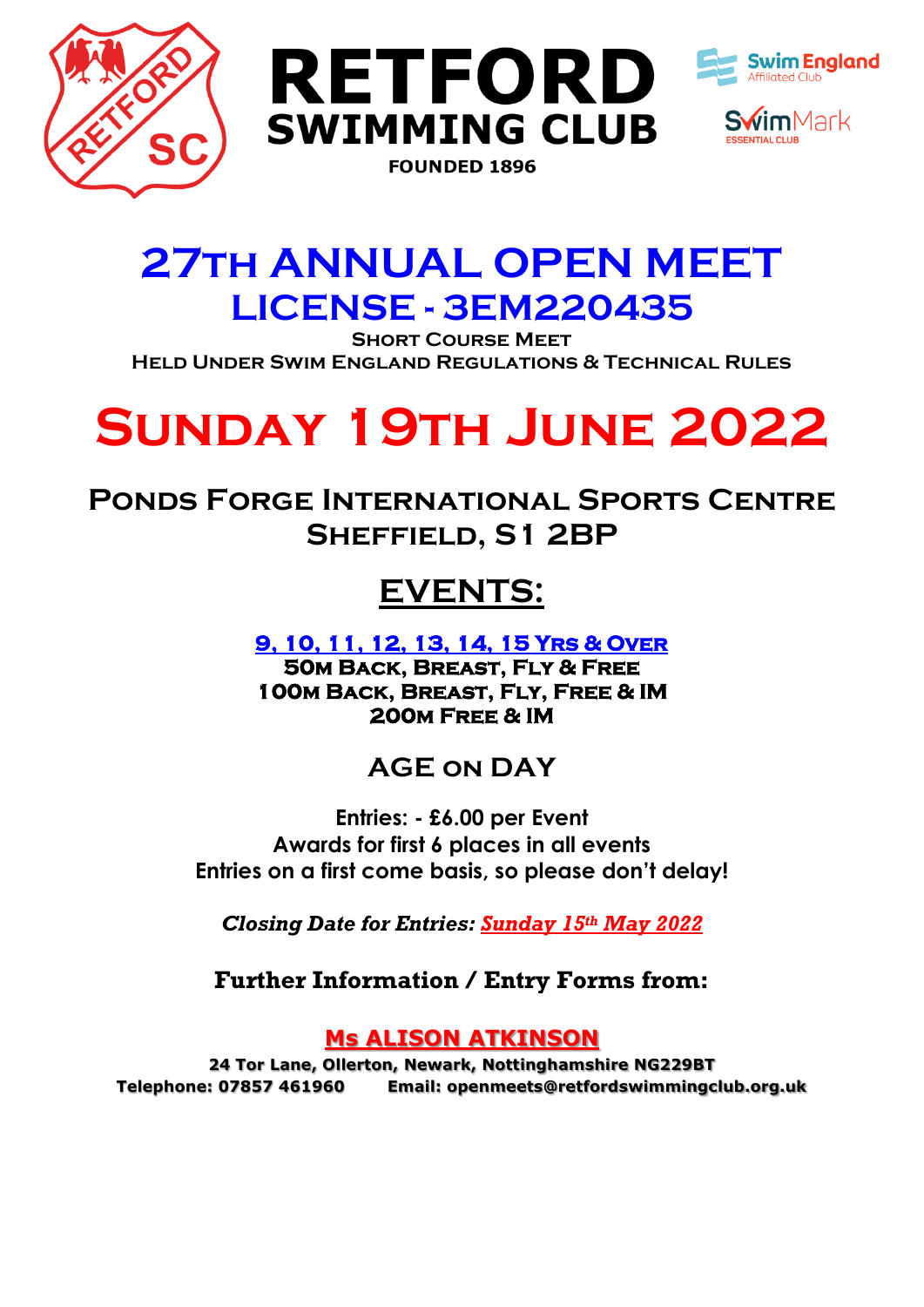





## **27th ANNUAL OPEN MEET**

## **PROGRAMME OF EVENTS**

(Under Swim England Regulations & Technical Rules)

## **SUNDAY 19th JUNE 2022 PONDS FORGE INTERNATIONAL SPORTS CENTRE**

**ALL EVENTS ARE HEAT DECLARED WINNERS ENTRY FEE: £6.00 PER INDIVIDUAL EVENT**

### **AGE ON DAY – 19th June 2022**

|              |              | $SESSION 1 - 9.00$ am Start | <b>SESSION 2 TBC</b> |              |            |                            |  |  |  |  |
|--------------|--------------|-----------------------------|----------------------|--------------|------------|----------------------------|--|--|--|--|
|              |              | <b>WARM UP</b>              |                      |              |            | <b>WARM UP</b>             |  |  |  |  |
| <b>Boys</b>  |              | $8.25 - 8.40$ am            |                      | <b>Girls</b> | <b>TBC</b> |                            |  |  |  |  |
| <b>Girls</b> |              | $8.40 - 8.55$ am            | <b>Boys</b>          |              | <b>TBC</b> |                            |  |  |  |  |
|              |              |                             |                      |              |            |                            |  |  |  |  |
|              | <b>EVENT</b> |                             | <b>EVENT</b>         |              |            |                            |  |  |  |  |
| 101          | <b>Boys</b>  | 9 Years & Over 200m Free    | 201                  | <b>Girls</b> |            | 9 Years & Over 200m Free   |  |  |  |  |
| 102          | <b>Girls</b> | 9 Years & Over 50m Breast   | 202                  | <b>Boys</b>  |            | 9 Years & Over 50m Back    |  |  |  |  |
| 103          | <b>Boys</b>  | 9 Years & Over 50m Breast   | 203                  | <b>Girls</b> |            | 9 Years & Over 50m Back    |  |  |  |  |
| 104          | <b>Girls</b> | 9 Years & Over 100m Free    | 204                  | <b>Boys</b>  |            | 9Years & Over 100m Breast  |  |  |  |  |
| 105          | <b>Boys</b>  | 9 Years & Over 100m Free    | 205                  | <b>Girls</b> |            | 9 Years & Over 100m Breast |  |  |  |  |
| 106          | <b>Girls</b> | 9 Years & Over 50m Fly      | 206                  | <b>Boys</b>  |            | 9 Years & Over 50m Free    |  |  |  |  |
|              |              | 15-minute comfort break     |                      |              |            | 15-minute comfort break    |  |  |  |  |
| 107          | <b>Boys</b>  | 9 Years & Over 50m Fly      | 207                  | <b>Girls</b> |            | 9 Years & Over 50m Free    |  |  |  |  |
| 108          | <b>Girls</b> | 9 Years & Over 100m Back    | 208                  | <b>Boys</b>  |            | 9 Years & Over 100m Fly    |  |  |  |  |
| 109          | <b>Boys</b>  | 9 Years & Over 100m Back    | 209                  | <b>Girls</b> |            | 9 Years & Over 100m Fly    |  |  |  |  |
| 110          | <b>Girls</b> | 9 Years & Over 100m IM      | <b>210</b>           | <b>Boys</b>  |            | 9 Years & Over 100m IM     |  |  |  |  |
| 111          | <b>Boys</b>  | 9 Years & Over 200m IM      | 211                  | <b>Girls</b> |            | 9 Years & Over 200m IM     |  |  |  |  |
|              |              | FINISH - 12.45 pm approx.   |                      |              |            | $FINISH - 5.45$ pm approx  |  |  |  |  |

#### **SPEEDING TICKETS WILL BE ISSUED TO THOSE WHO EXCEED THE DESIGNATED FASTEST ENTRY TIME (DFET) BY 2 SECONDS OR MORE**

#### **FINAL ARRANGEMENTS WILL BE NOTIFIED WHEN ENTRIES ARE CONFIRMED VIA THE CLUBS WEBSITE.**

**Open Meet Promoter / Co-Ordinator**

## **Ms ALISON ATKINSON**

**24 Tor Lane, Ollerton, Newark, Nottinghamshire NG229BT Telephone: 07857 461960 Email: openmeets@retfordswimmingclub.org.uk**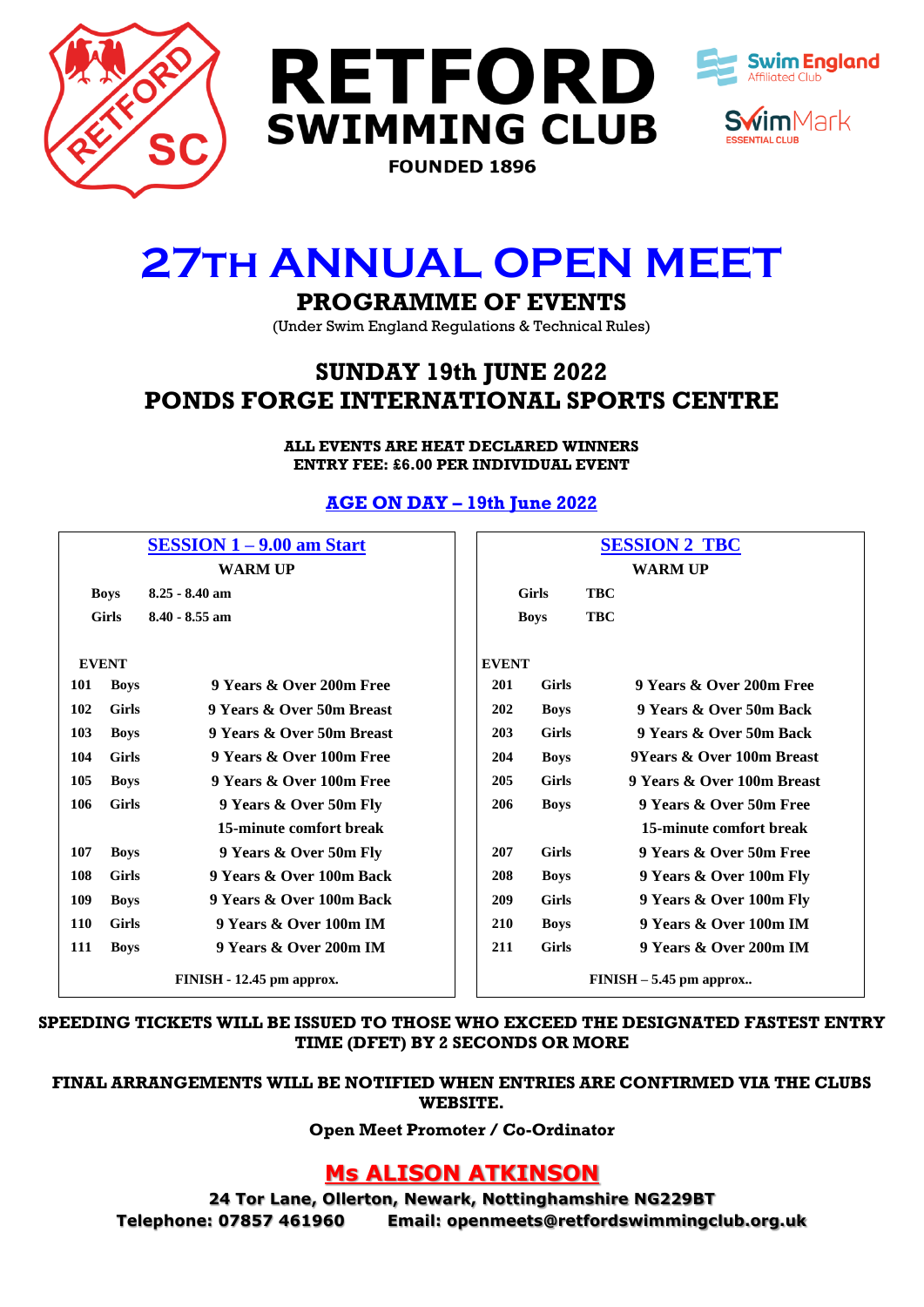

# RETFORD<sup>Swim</sup>England **SWIMMING CLUB**



**Swim**Mark

### **FOUNDED 1896**

| <b>BOYS</b> |        |        |        |        |        |           | <b>GIRLS</b>     |        |        |        |        |        |        |           |
|-------------|--------|--------|--------|--------|--------|-----------|------------------|--------|--------|--------|--------|--------|--------|-----------|
| 9           | 10     | 11     | 12     | 13     | 14     | 15 / Over |                  | 9      | 10     | 11     | 12     | 13     | 14     | 15 / Over |
| 36.0        | 33.0   | 32.0   | 29.0   | 27.0   | 27.0   | 25.0      |                  | 36.0   | 33.0   | 31.0   | 29.0   | 27.0   | 26.0   | 26.0      |
| 58.0        | 55.0   | 50.0   | 45.0   | 38.0   | 35.0   | 34.0      | 50 Freestyle     | 58.0   | 55.0   | 50.0   | 45.0   | 40.0   | 35.0   | 34.0      |
| 1.13.0      | 1.09.0 | 1.05.0 | 1.03.0 | 59.0   | 56.0   | 55.00     |                  | 1.13.0 | 1.09.0 | 1.05.0 | 1.03.0 | 1.02.0 | 1.00.0 | 58.0      |
| 1.45.0      | 1.43.0 | 1.40.0 | 1.35.0 | 1.30.0 | 1.20.0 | 1.10.0    | 100 Freestyle    | 1.45.0 | 1.43.0 | 1.40.0 | 1.35.0 | 1.30.0 | 1.25.0 | 1.20.0    |
| 2.42.0      | 2.39.0 | 2.31.0 | 2.22.0 | 2.17.0 | 2.09.0 | 2.06.00   |                  | 2.39.0 | 2.34.0 | 2.29.0 | 2.22.0 | 2.17.0 | 2.09.0 | 2.07.0    |
| 3.28.0      | 3.20.0 | 3.20.0 | 3.10.0 | 3.00.0 | 2.45.0 | 2.35.0    | 200 Freestyle    | 3.28.0 | 3.20.0 | 3.15.0 | 3.10.0 | 3.00.0 | 2.45.0 | 2.35.0    |
| 44.0        | 41.0   | 39.0   | 37.0   | 35.0   | 32.0   | 31.0      |                  | 44.0   | 41.0   | 39.0   | 37.0   | 35.0   | 32.0   | 30.0      |
| 1.20.0      | 1.20.0 | 1.10.0 | 60.0   | 55.0   | 45.0   | 40.0      | 50 Breaststroke  | 1.20.0 | 1.20.0 | 1.10.0 | 60.0   | 55.0   | 50.0   | 48.0      |
| 1.34.0      | 1.33.0 | 1.29.0 | 1.24.0 | 1.19.0 | 1.15.0 | 1.12.0    |                  | 1.34.0 | 1.33.0 | 1.29.0 | 1.24.0 | 1.19.0 | 1.17.0 | 1.14.0    |
| 2.20.0      | 2.18.0 | 2.10.0 | 2.05.0 | 2.00.0 | 1.50.0 | 1.30.0    | 100 Breaststroke | 2.20.0 | 2.18.0 | 2.10.0 | 2.05.0 | 2.00.0 | 1.55.0 | 1.45.0    |
| 39.0        | 34.0   | 33.0   | 32.0   | 31.0   | 29.0   | 27.0      |                  | 39.0   | 34.0   | 33.0   | 32.0   | 31.0   | 29.0   | 28.0      |
| 1.20.0      | 1.15.0 | 1.10.0 | 60.0   | 50.0   | 40.0   | 38.0      | 50 Butterfly     | 1.20.0 | 1.15.0 | 1.10.0 | 60.0   | 50.0   | 40.0   | 38.0      |
| 1.23.0      | 1.22.0 | 1.19.0 | 1.14.0 | 1.09.0 | 1.05.0 | 1.03.0    |                  | 1.23.0 | 1.22.0 | 1.19.0 | 1.14.0 | 1.11.0 | 1.10.0 | 1.09.0    |
| 2.00.0      | 1.58.0 | 1.55.0 | 1.45.0 | 1.40.0 | 1.30.0 | 1.20.0    | 100 Butterfly    | 2.00.0 | 1.58.0 | 1.55.0 | 1.45.0 | 1.45.0 | 1.35.0 | 1.25.0    |
| 42.0        | 39.0   | 37.0   | 36.0   | 33.0   | 32.0   | 30.0      |                  | 42.0   | 37.0   | 35.0   | 33.0   | 31.0   | 30.0   | 30.0      |
| 60.0        | 55.0   | 55.0   | 50.0   | 45.0   | 43.0   | 40.0      | 50 Backstroke    | 60.0   | 55.0   | 55.0   | 50.0   | 47.0   | 43.0   | 40.0      |
| 1.23.0      | 1.21.0 | 1.20.0 | 1.14.0 | 1.09.0 | 1.06.0 | 1.04.0    |                  | 1.23.0 | 1.19.0 | 1.17.0 | 1.13.0 | 1.09.0 | 1.08.0 | 1.07.0    |
| 2.00.0      | 1.58.0 | 1.55.0 | 1.50.0 | 1.45.0 | 1.40.0 | 1.30.0    | 100 Backstroke   | 2.00.0 | 1.58.0 | 1.55.0 | 1.50.0 | 1.45.0 | 1.40.0 | 1.35.0    |
| 1.33.0      | 1.24.0 | 1.20.0 | 1.14.0 | 1.09.0 | 1.07.0 | 1.040     |                  | 1.33.0 | 1.25.0 | 1.20.0 | 1.14.0 | 1.09.0 | 1.07.0 | 1.04.0    |
| 2.00.0      | 1.55.0 | 1.55.0 | 1.50.0 | 1.45.0 | 1.40.0 | 1.30.0    | 100 I.M.         | 2.00.0 | 1.55.0 | 1.55.0 | 1.50.0 | 1.45.0 | 1.40.0 | 1.30.0    |
| 3.04.0      | 3.03.0 | 2.52.0 | 2.42.0 | 2.34.0 | 2.26.0 | 2.23.0    |                  | 3.04.0 | 3.02.0 | 2.41.0 | 2.39.0 | 2.34.0 | 2.29.0 | 2.28.0    |
| 4.00.0      | 3.58.0 | 3.55.0 | 3.30.0 | 3.25.0 | 3.00.0 | 2.45.0    | 200 I.M.         | 4.00.0 | 3.58.0 | 3.55.0 | 3.30.0 | 3.25.0 | 3.00.0 | 2.45.0    |

**ALL ENTRIES SUBMITTED MUST HAVE ACHIEVED THE LOWER QUALIFYING TIME AND BE NO FASTER THAN THE UPPER QUALIFYING TIMES IN A 25m POOL**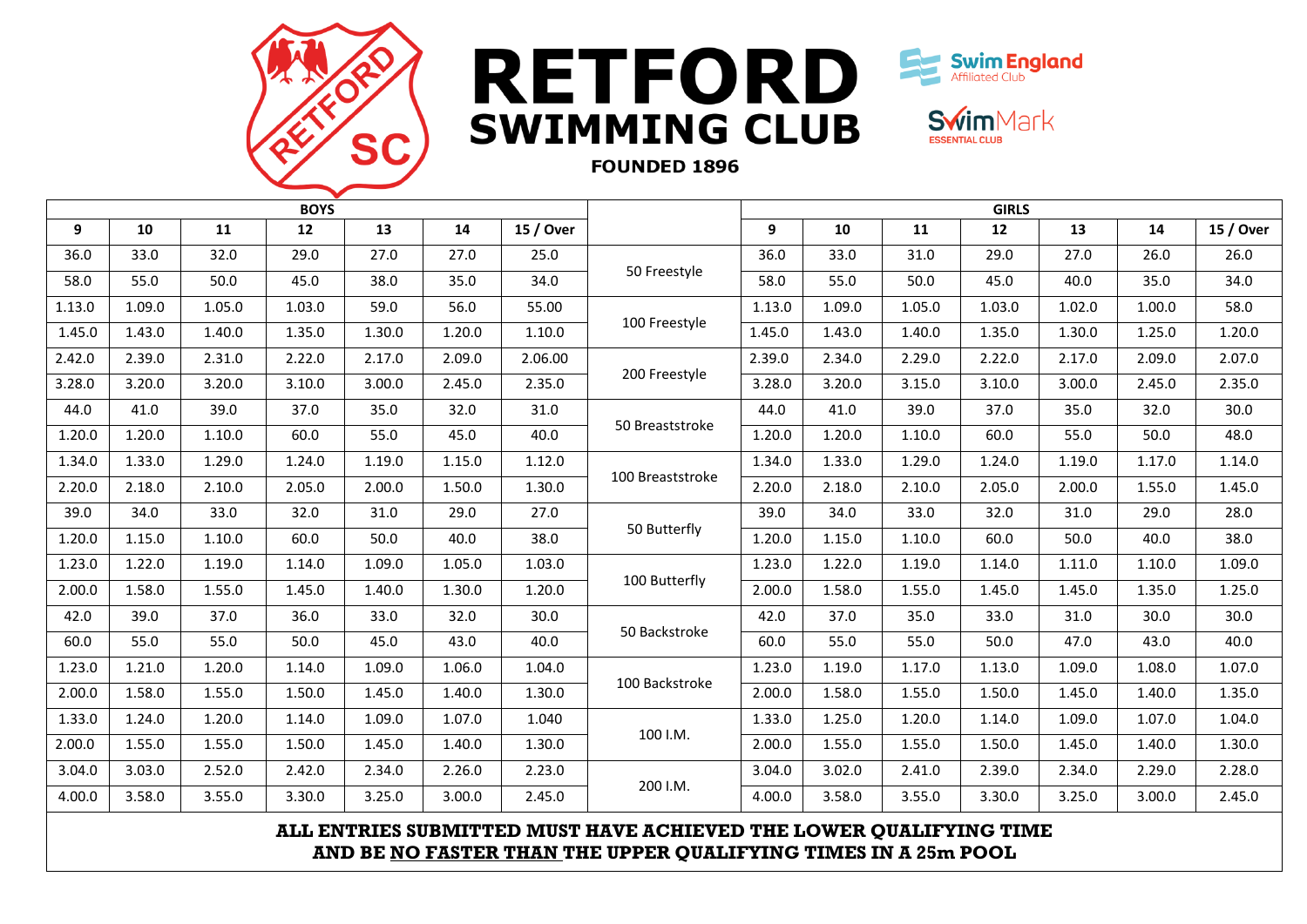





**FOUNDED 1896** 

## **PROGRAMME NOTES**

#### **VENUE: Ponds Forge International Sports Centre, Sheffield S1 2BP**

**The Pool:** 10 Lanes, 25 metres, Electronic Timing, Anti Wave Lane Ropes, and Swim shop. A starting strobe will not be available at this meet.

No outdoor shoes may be worn on the poolside, but footwear must be worn in the spectators' galleries and outside the pool marshalling area.

#### **MEET ORGANISATION**

**Meet Co-ordinator:** Alison Atkinson.24 Tor Lane Ollerton Newark Nottinghamshire NG22 9BT

Tel: 07857 461960 Email: openmeets@retfordswimmingclub.org.uk

**The Meet is held under Swim England Regulations &Technical Rules. Level 3 License Number 3EM220435** The Referee's decision is final.

Team Managers or Coaches are responsible for the behaviour and whereabouts of their Swimmers at all times. The organisers do not accept liability for lost property.

All Entries and Swimmers Data will be held on computer; Entry to the Meet implies consent as required by the Data Protection Act 1998. Results and Swimmers Data will be submitted to Swim England for rankings & displayed on our Club Website.

Any point not dealt with by these notes will be at the discretion of the organisers.

#### **Awards**

All Events are Heat Declared Winners. Heats will be arranged and Spearheaded according to the Entry Times. Awards will be awarded to the top six places in all individual Age Groups per Event.

Speeding Tickets will be awarded to all who exceed the Designated Fastest Entry Time (DFET) by 2 or more seconds. Swimmers may collect their Awards from the Trophy Steward before the end of the meet. Awards will not be posted out after the event.

Top Club Award to be presented at the end of the last session and will be based on a point scoring system 6 points for1st place, 5 for 2nd place, etc. Speeding Tickets and Disqualification: - 0 points *(Retford SC are excluded from this Award.)*

#### **Entries Age on Day 19th June 2022**

#### **CLOSING DATE FOR ENTRIES, SUNDAY 15th May 2022**

All Swimmers must be Swim Engalnd Category 2 registered (or registration applied for in good time for the Meet) The promoter reserves the right to limit the Entries in any Event.Entries will be accepted on a first come, first served basis. Entries must have achieved the qualifying time. Entries exceeding the designated fastest times may be rejected If a session is oversubscribed, the promoter reserves the right to close entries early

Over the top/side by side starts may be used at the promoter's discretion.

If a similar number of entries are not received for each session, the start of the second session may be subject to change. Any changes will be published on our club's website and on our clubs Facebook page.

No entries will be accepted after the closing date or during the meet unless due to the promoters error or omission, or under the discretion of the promotor to fill the meet.

Refunds for rejected entries will be returned via your club secretary. No refunds will be made for cancellation of accepted entries after the meet closes.

#### **Payments via BACS using the below details Account No- 91263131 Sort Code – 60-17-28 Refer -club name or individual name**

**Separate Entry Forms are required for Boys & Girls**

**Email Entries are preferred and will be provisionally accepted, subject to receipt of BACS for Fees.**

#### **The SportSystem Entry File is available from our club's website www.retfordswimmingclub.org.uk**

Confirm Entries by checking our website shortly after the closing date, any errors please contact Mrs.Alison Atkinson ASAP **Withdrawls**

Any swimmer wishing to withdraw from the morning session must do so by emailing

[openmeets@retfordswimmingclub.org.uk](mailto:openmeets@retfordswimmingclub.org.uk) no later then 6pm Saturday 18th June 2022. Withdrawls for the afternoon session must be done by Text **07857 461960** before 11 am on the 19th June 2022.

#### **Coaches Passes**

Coaches Passes - £10.00 each. Max 4 Coaches Passes per Club. Packs include a pass, warm up info and start lists for both sessions. All coaches must be fully CRB checked by their club.

For child protection, no person, unless displaying a vaild pass, will not be allowed on poolside, at any time.

Coach Passes must be pre-ordered. For reasons of child Protection packs will **NOT** be sold on the day.

#### **Results**

Results will be available after each event on the Clubs website [Retford Swimming Club website](https://www.retfordswimmingclub.org.uk/)

#### **ON THE DAY**

Swimmers must report to the Competitors' Stewards Two Events before their own Event, except for Event 1 & 2 when it will be immediately after 1<sup>st</sup> warm up.

All heats will be spearheaded.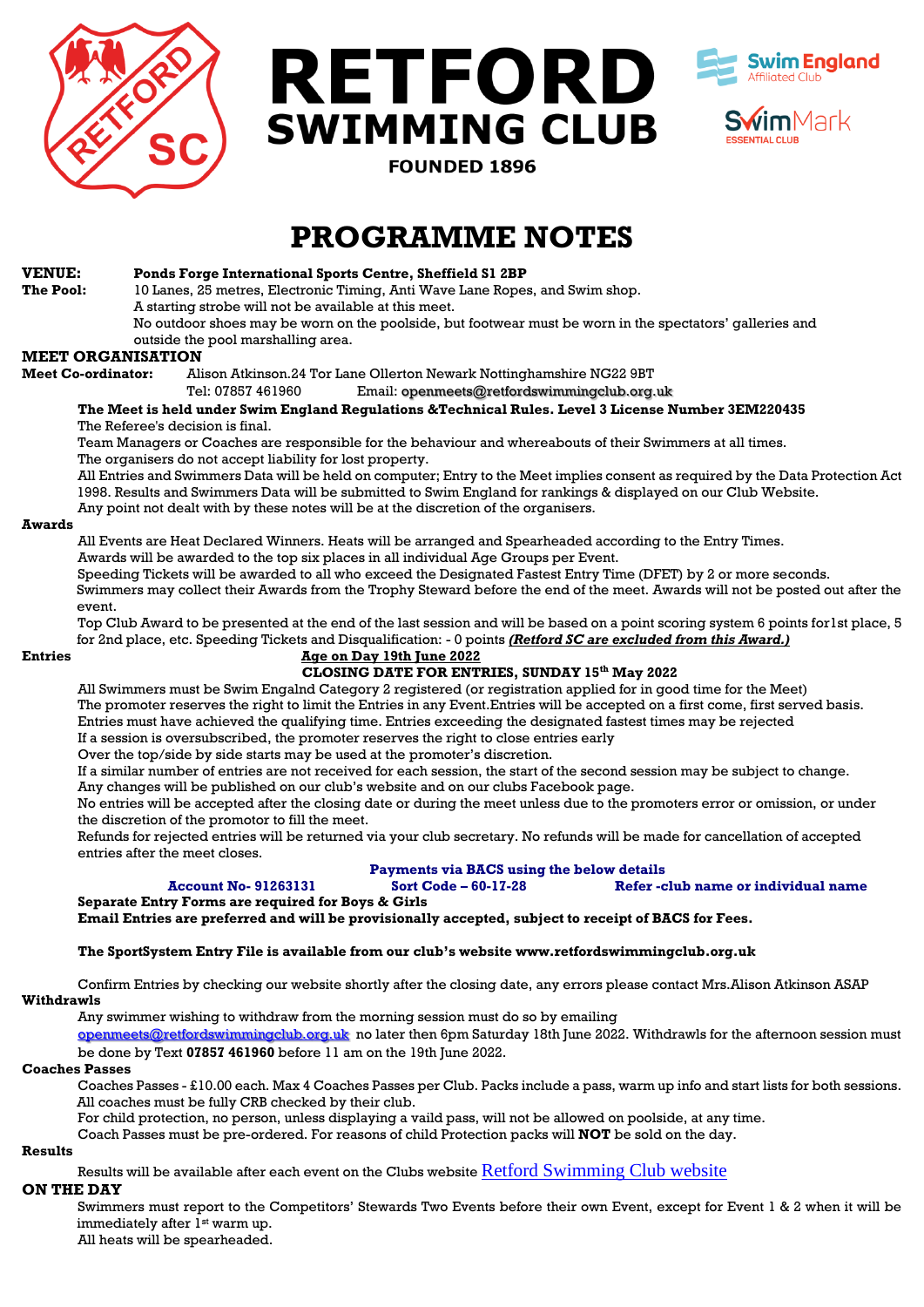





#### **Spectators**

Spectator Admission - £7.00 all day, Children under 14 £4.50 all day Under 5s free.

There will be **NO PROGRAMS AT THIS MEET**. Start lists will be available to view via the link on our club's website on the day. **Covid** There may be extra restrictions or limitations due to the ongoing Covid-19 pandemic.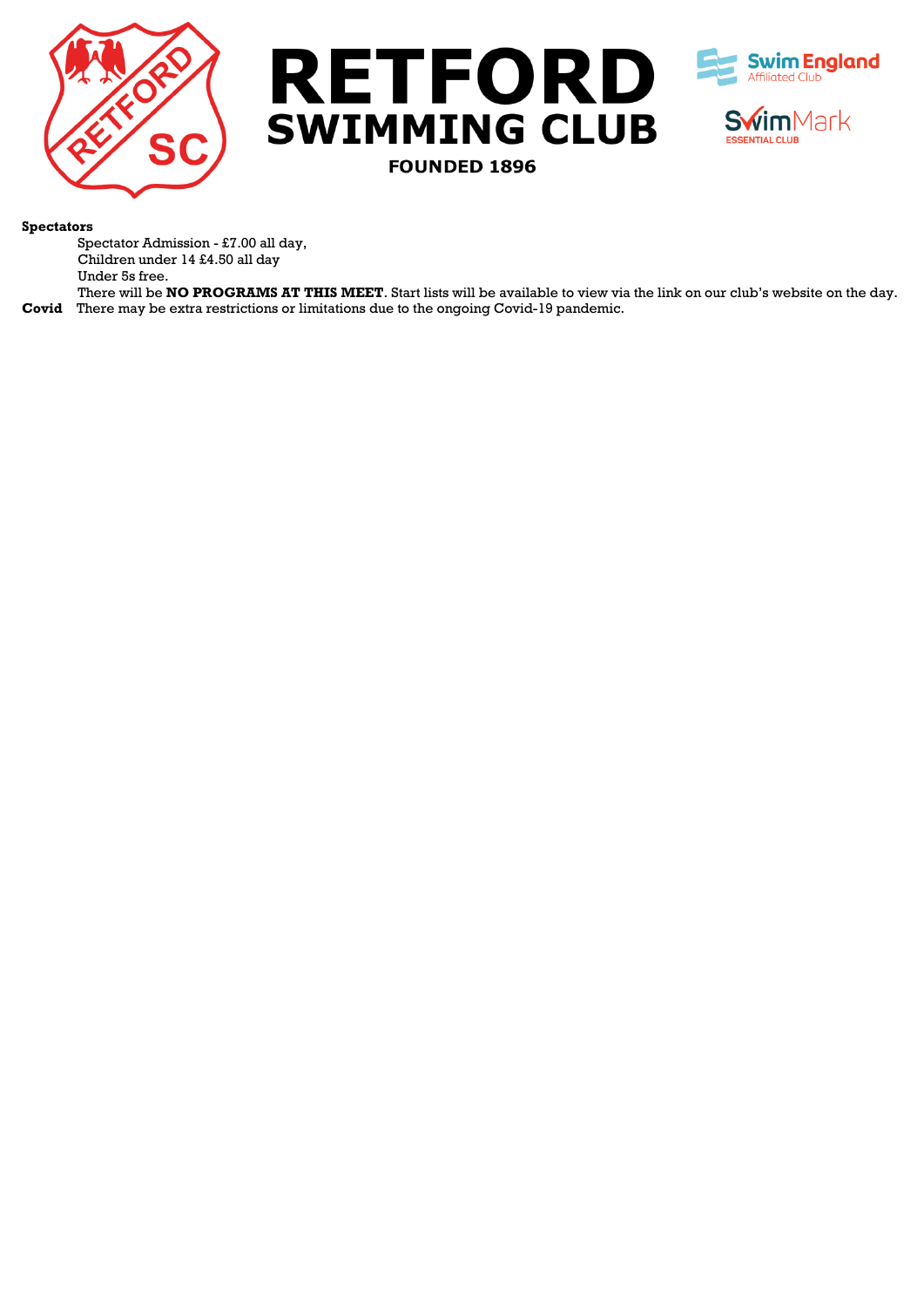

#### **Dear Fellow Swimming Club Member,**

As with all Swimming Meets & Galas our Open Meet would not run as smoothly, without the full help & support which is given each year by other Club's & their Officials. With this in mind I would once again like to ask for your help in ensuring that we have enough Officials to run this year's Meet. If there are any Qualified Officials in your Club who intend coming to our Open Meet and are willing to offer their services to help us poolside on the day we would be very grateful for their assistance.

We would ask clubs to supply 1 Licensed Official for every 10 swimmers, we appreciate that for some clubs this is not possible.

It would help us greatly if anyone offering their services could complete the slip below and return it with their Club Entries as soon as possible.

Looking forward to seeing you on the day,

### **Marjolein Templeton**

| Club                                             |  |              |                                |  |
|--------------------------------------------------|--|--------------|--------------------------------|--|
| I can offer my services at your Meet as: Referee |  | <b>Judge</b> | $\Box$ Timekeeper $\quad \Box$ |  |

Please tick  $\Box$  as appropriate

*On behalf of 'Retford Swimming Club' I would personally like to thank you in advance for any assistance you may be able to offer.*

> *Please return to:* **Mrs Marjolein Templeton 6 Stocks Fold, East Markham, Newark, Notts. NG22 0RX Telephone: 01777 872617 email: marjolein2@btinternet.com**